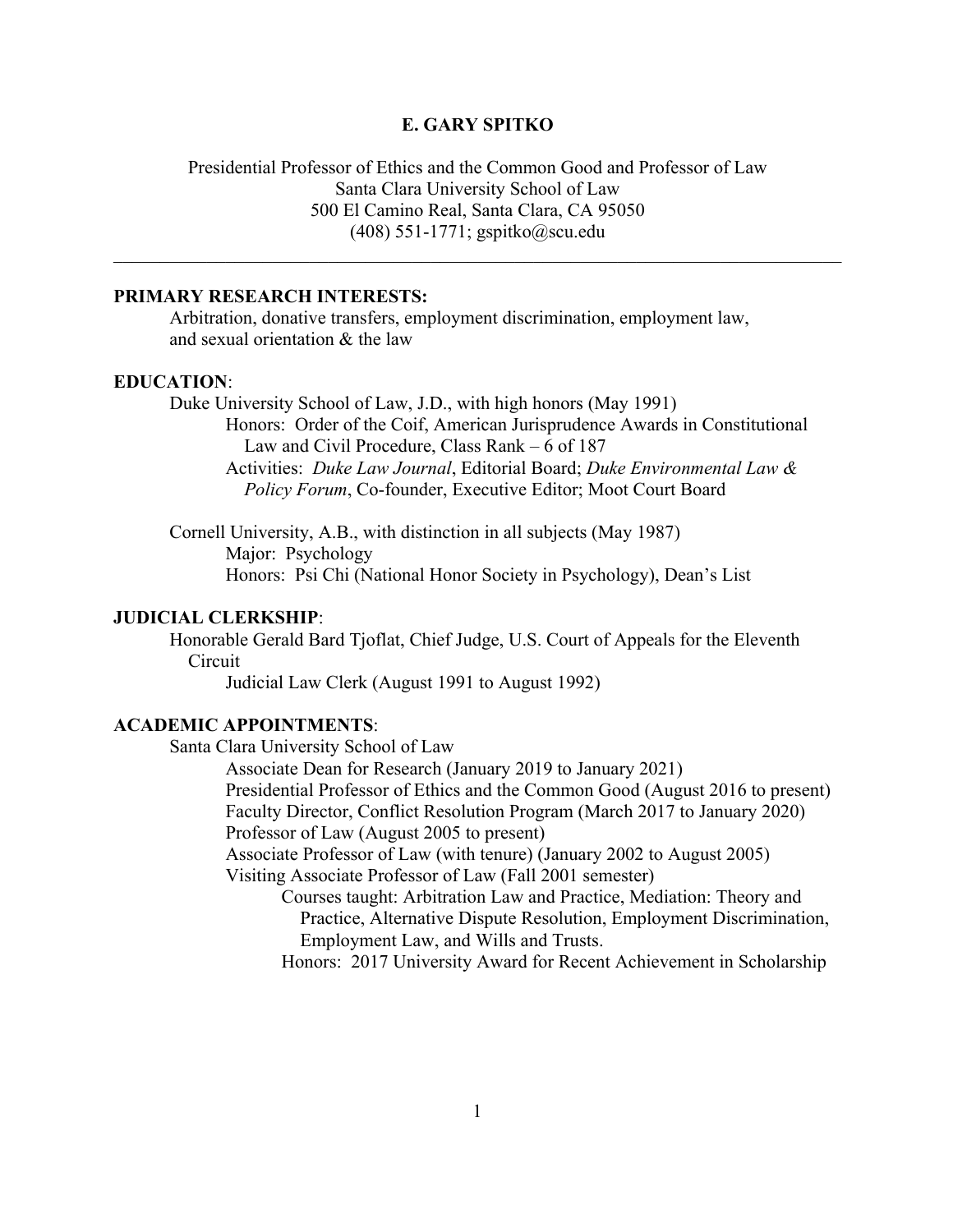Ohio State University Moritz College of Law Visiting Associate Professor of Law (Spring 2001 semester)

Indiana University McKinney School of Law Associate Professor of Law (July 2000 to January 2002) Assistant Professor of Law (August 1997 to June 2000) Honors: "Best New Professor" Award, 1997-1998 (presented by the Student Bar Association)

## **PUBLICATIONS**:

#### Books:

ANTIGAY BIAS IN ROLE-MODEL OCCUPATIONS (University of Pennsylvania Press 2017).

WILLS, TRUSTS, AND ESTATES: EXAM PRO (Thomson West 2006) (with Patricia A. Cain).

CALIFORNIA AND UNIFORM TRUST AND ESTATE STATUTES: SELECTED PROVISIONS (Thomson West 2004-05 through 2007-08 editions) (compiled and edited with Lawrence W. Waggoner).

#### Chapters:

*A Critique of the American Arbitration Association's Efforts to Facilitate Arbitration of Internal Trust Disputes*, in ARBITRATION OF TRUST DISPUTES: ISSUES IN NATIONAL AND INTERNATIONAL LAW (Oxford University Press 2016) (S.I. Strong, ed.).

*California Dreamin': The Rise of the* Iskanian *Exception and the Fall of the State Effective-Vindication Exception to Federal Arbitration Act Preemption of State Employment Arbitration Doctrine*, in PROCEEDINGS OF THE SIXTY-EIGHTH ANNUAL MEETING OF THE NATIONAL ACADEMY OF ARBITRATORS (Bloomberg BNA 2016) (Katherine J. Thompson, ed.).

### Law Review Articles and Essays:

*AI Workplace Discrimination* (in progress).

*Arbitration Secrecy* (in progress).

*Integrated Nonmarital Property Rights*, 75 SMU LAW REVIEW \_\_ (forthcoming 2022).

*How Should Non-Probate Transfers Matter in Intestacy?*, 53 U.C. DAVIS LAW REVIEW 2207-2268 (2020) (Symposium on Empirical Analysis of Wealth Transfer Law) (with Mary Louise Fellows).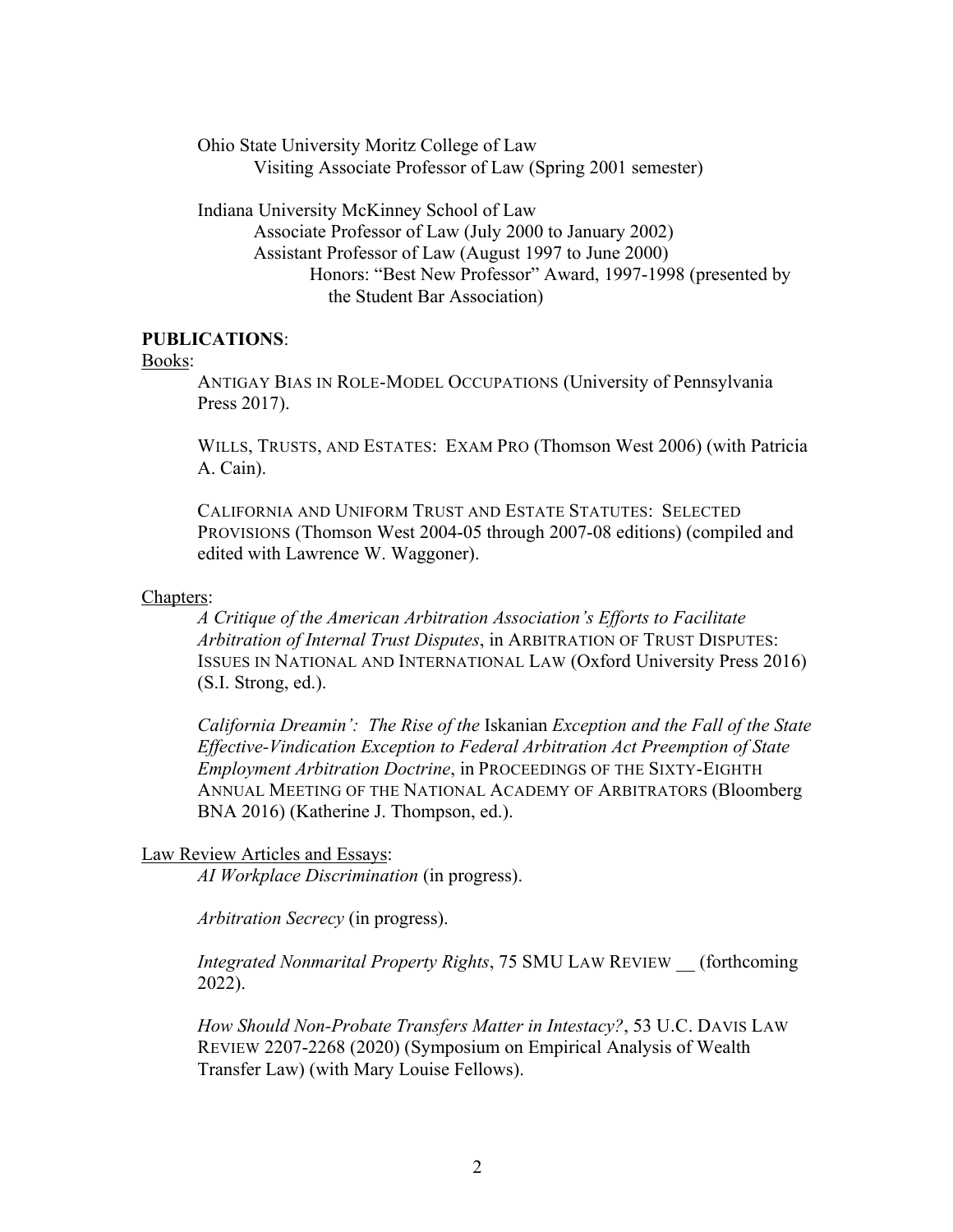*Reputation Systems Bias in the Platform Workplace*, 2019 BYU LAW REVIEW 1271-1332 (2020).

*Intestate Inheritance Rights for Unmarried Committed Partners: Lessons for U.S. Law Reform from the Scottish Experience*, 103 IOWA LAW REVIEW 2175-2203 (2018) (Symposium on Wealth Transfer Law in Comparative and International Perspective).

*A Structural-Purposive Interpretation of "Employment" in the Platform Economy*, 70 FLORIDA LAW REVIEW 409-446 (2018).

*"Undemocratic" Trusts and the* Numerus Clausus *Principle*, 43 ACTEC LAW JOURNAL 325-331 (2018) (solicited review essay).

*The Will as an Implied Unilateral Arbitration Contract*, 68 FLORIDA LAW REVIEW 49-99 (2016).

*A Reform Agenda Premised Upon the Reciprocal Relationship Between Anti-LGBT Bias in Role Model Occupations and the Bullying of LGBT Youth*, 48 CONNECTICUT LAW REVIEW 71-117 (2015).

*Federal Arbitration Act Preemption of State Public-Policy-Based Employment Arbitration Doctrine: An Autopsy and an Argument for Federal Agency Oversight*, 20 HARVARD NEGOTIATION LAW REVIEW 1-60 (2015).

*Don't Ask, Don't Tell: Employment Discrimination As a Means for Social Cleansing*, 16 EMPLOYEE RIGHTS AND EMPLOYMENT POLICY JOURNAL 179-209 (2012) (Symposium on the Workplace Law Agenda of the Obama Administration).

*An Empirical Assessment of the Potential for Will Substitutes to Improve State Intestacy Statutes*, 85 INDIANA LAW JOURNAL 409-448 (2010) (with Mary Louise Fellows and Charles Q. Strohm).

*Exempting High-Level Employees and Small Employers from Legislation Invalidating Predispute Employment Arbitration Agreements*, 43 U.C. DAVIS LAW REVIEW 591-653 (2009).

*Open Adoption, Inheritance, and the "Uncleing" Principle*, 48 SANTA CLARA LAW REVIEW 765-804 (2008) (Symposium on Legal Repercussions and Comparative Perspectives on the Transforming Structure of American Households).

*The Constitutional Function of Biological Paternity: Evidence of the Biological Mother's Consent to the Biological Father's Co-Parenting of Her Child*, 48 ARIZONA LAW REVIEW 97-147 (2006).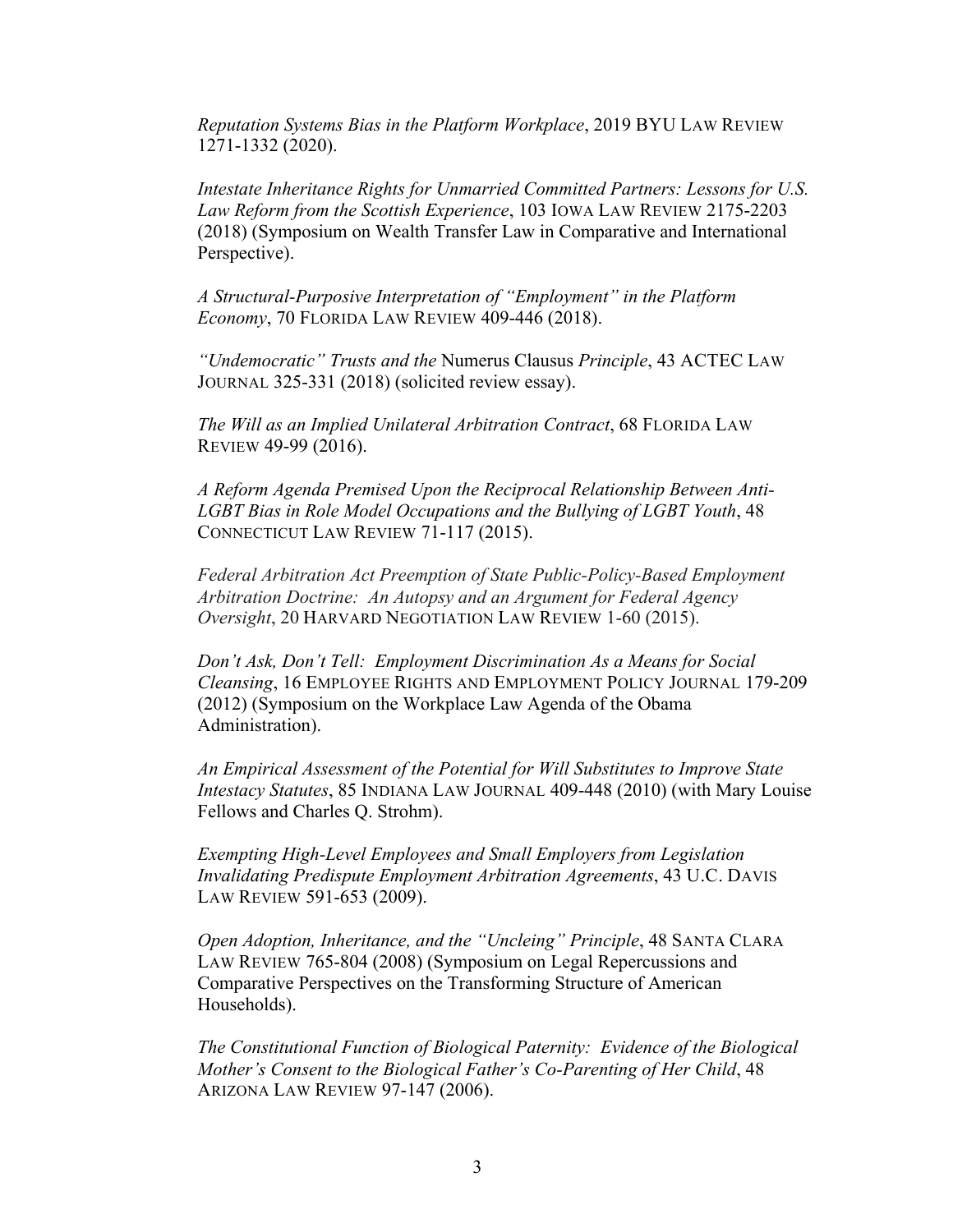*Navigating Dangerous Constitutional Straits: A Prolegomenon on the Federal Marriage Amendment and the Disenfranchisement of Sexual Minorities*, 76 UNIVERSITY OF COLORADO LAW REVIEW 599-652 (2005) (with Ronald J. Krotoszynski, Jr.).

*From Queer to Paternity: How Primary Gay Fathers Are Changing Fatherhood and Gay Identity*, 24 SAINT LOUIS UNIVERSITY PUBLIC LAW REVIEW 195-220 (2005) (Symposium on the Legal Issues of Sexual Orientation).

*Arbitration and the* Batson *Principle*, 38 GEORGIA LAW REVIEW 1145-1240 (2004) (with Sarah Rudolph Cole).

*An Accrual/Multi-Factor Approach to Intestate Inheritance Rights for Unmarried Committed Partners*, 81 OREGON LAW REVIEW 255-349 (2002).

*Reclaiming the "Creatures of the State": Contracting for Child Custody Decisionmaking in the Best Interests of the Family*, 57 WASHINGTON AND LEE LAW REVIEW 1139-1212 (2000).

*Judge Not: In Defense of Minority-Culture Arbitration*, 77 WASHINGTON UNIVERSITY LAW QUARTERLY 1065-1085 (1999).

*The Expressive Function of Succession Law and the Merits of Non-Marital Inclusion*, 41 ARIZONA LAW REVIEW 1063-1107 (1999).

*Gone But Not Conforming: Protecting the Abhorrent Testator from Majoritarian Cultural Norms Through Minority-Culture Arbitration*, 49 CASE WESTERN RESERVE LAW REVIEW 275-314 (1999).

*He Said, He Said: Same-Sex Sexual Harassment Under Title VII and the "Reasonable Heterosexist" Standard*, 18 BERKELEY JOURNAL OF EMPLOYMENT AND LABOR LAW 56-97 (1997).

*A Biologic Argument for Gay Essentialism-Determinism: Implications for Equal Protection and Substantive Due Process*, 18 UNIVERSITY OF HAWAI'I LAW REVIEW 571-622 (1996).

Note, *A Critique of Justice Antonin Scalia's Approach to Fundamental Rights Adjudication*, 1990 DUKE LAW JOURNAL 1337-1360.

## Other Publications:

*Workplace Speech Protections and the NFL Player National Anthem Protests*, MARKKULA CTR. FOR APPLIED ETHICS (Sept. 7, 2018), https://www.scu.edu/ethics/all-about-ethics/workplace-speech-protectionsand-the-nfl-player-national-anthem-protests [https://perma.cc/4KZ3-7HML].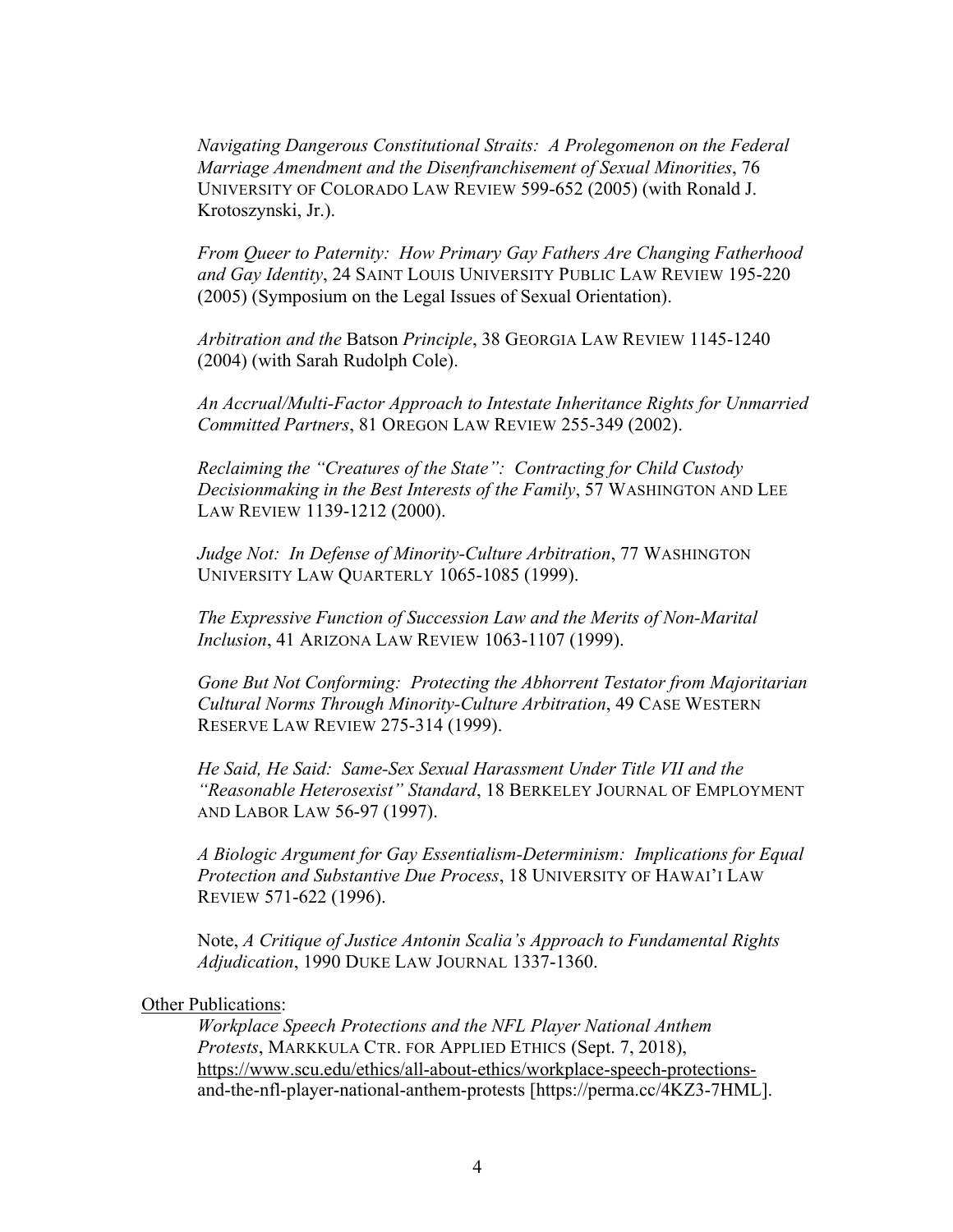*More Free Speech for Government Employees*, LOS ANGELES DAILY JOURNAL, April 29, 2014, at 1 (reprinted in SAN FRANCISCO DAILY JOURNAL, April 29, 2014; PHOENIX RECORD REPORTER, April 30, 2014 as *SCOTUS to Decide Whether Government Can Fire Employee for Testimony*).

*Arbitration in the Non-Union Workplace*, Publication No. 95-2860 by the Institute of Continuing Legal Education in Georgia (1995) (with Weyman T. Johnson).

### **SELECTED ACADEMIC PRESENTATIONS**:

Panelist, Panel on "Legal Issues Regarding COVID-19 Employer Mandates," Markkula Center for Applied Ethics, Santa Clara University, Santa Clara, CA, October 2021(scheduled).

Panelist, "SCOTUS Review Forum on LGBT Discrimination after *Bostock v. Clayton County, Georgia*," August 2020 (online).

Presenter, "A Qualitative Study of How Best to Integrate Non-Probate Transfers into an Intestacy Scheme," U.C. Davis Law Review/ACTEC Foundation Symposium on "Empirical Analysis of Wealth Transfer Law," U.C. Davis School of Law, Davis, CA, October 2019.

Panelist, Panel on "Learning Styles and Pedagogy in Dispute Resolution," "Appreciating Our Legacy and Engaging the Future: A Conference for Dispute Resolution Teachers, Scholars and Leaders," Pepperdine University, Malibu, CA, June 2019.

Presenter, "Inheritance Reform for Unmarried Committed Partners," American College of Trust and Estate Counsel Annual Conference, Legal Education Section, La Quinta, CA, March 2019.

Presenter, "Nonmarital Property Rights at Dissolution and at Death," Roundtable on Nonmarriage and the Law, Arizona State University Sandra Day O'Connor College of Law and the ASU Law Project on Sexuality, Gender, and Law, Phoenix, AZ, March 2019.

"Reputation Systems Bias in the Platform Workplace," Santa Clara University School of Law, Santa Clara, CA, October 2018.

Presenter, Panel on "Freedom of Speech in the Workplace," Markkula Center for Applied Ethics Conference on "Workplace Diversity Dialogues: Exploring Systemic Change," Santa Clara University, Santa Clara, CA, November 2017.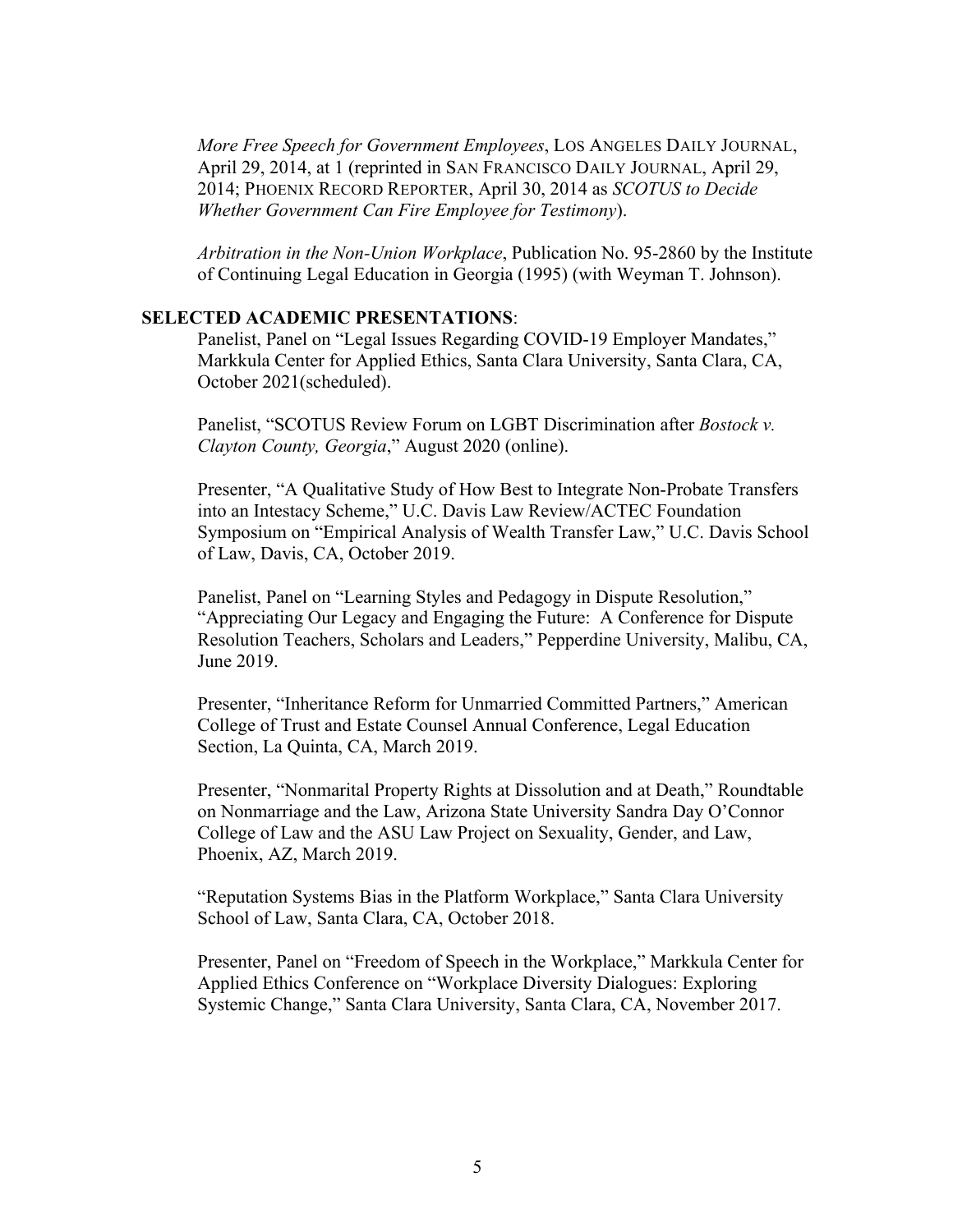Presenter, "Intestate Inheritance Rights for Unmarried Committed Partners: Lessons for U.S. Law Reform from the Scottish Experience," Iowa Law Review/ACTEC Foundation Symposium on "Wealth Transfer Law in Comparative and International Perspective," University of Iowa College of Law, Iowa City, IA, September 2017.

Speaker, Law School Convocation, Installation as Santa Clara University Presidential Professor of Ethics and the Common Good, Santa Clara University School of Law, Santa Clara, CA, August 2016.

Speaker, "What the Marriage of Lucy Stone and Richard B. Blackwell Can Teach Us About Minority-Culture Arbitration," Colloquium on Religious Arbitration, Santa Clara University School of Law, Santa Clara, CA, April 2016.

Presenter, "Antigay Bias in Role-Model Occupations," Panel on "LGBT Discrimination," 2016 Idaho Law Review Symposium on "Equality in Employment," University of Idaho College of Law, Boise, ID, April 2016.

"Antigay Bias in Role-Model Occupations," University of San Francisco School of Law, San Francisco, CA, March 2016.

Conference Co-Chair, Northern California ADR Faculty Conference, Co-Sponsored by Stanford Law School Gould Center for Conflict Resolution, UC Hastings Center for Negotiation and Dispute Resolution, and Santa Clara University School of Law, Santa Clara, CA, February 2016.

Speaker, Bar Association of San Francisco, Labor and Employment Law Section, Annual Supreme Court Roundup: Review of Labor and Employment Cases from the 2014-2015 Term, San Francisco, CA, September 2015.

Presenter, Invited paper session, "Federal Arbitration Act Preemption of State Public-Policy-Based Employment Arbitration Doctrine: An Autopsy and an Argument for Federal Agency Oversight," National Academy of Arbitrators 68<sup>th</sup> Annual Meeting, San Francisco, CA, May 2015.

Speaker, "Class Action and Collective Arbitration Waivers," 2015 California Appellate Judicial Attorneys Institute, given by the Center for Judiciary Education and Research of the Administrative Office of the Courts, San Francisco, CA, April 2015.

"The Will as an Implied Unilateral Arbitration Contract," Santa Clara University School of Law, Santa Clara, CA, March 2015.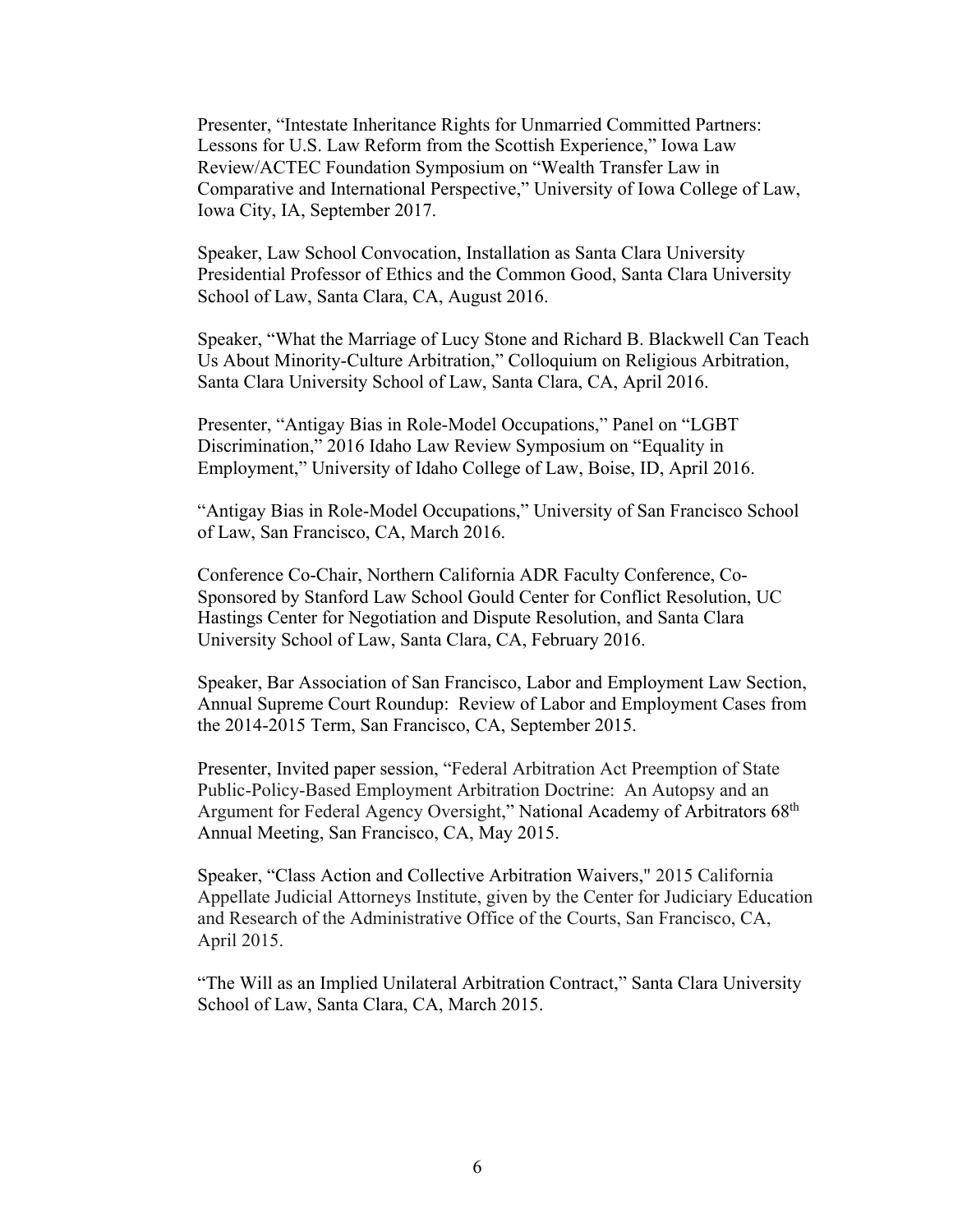Speaker, "The Enforceability of Arbitration Agreements After *AT&T Mobility v. Concepcion*," 2013 California Appellate Judicial Attorneys Institute, given by the Center for Judiciary Education and Research of the Administrative Office of the Courts, Santa Clara, CA, May 2013.

Moderator, Panel on "Families and Youth: Conflicts Across Difference," Conference on "Race, Sexuality, and Social Justice," Center for Social Justice and Public Service, Santa Clara University School of Law, Santa Clara, CA, April 2012.

Presenter, Panel on "Impact of Recent Uniform Law Developments on Teaching Trusts and Estates," Southeastern Association of Law Schools Annual Conference, Palm Beach, FL, August 2010.

Presenter, Panel on "Mandatory Arbitration of Statutory Claims and Other Workplace Disputes: Enforceable/Desirable?," Labor and Employment Relations Association 61<sup>st</sup> Annual Meeting, San Francisco, CA, January 2009.

Chair, Presenter, Panel on "Creating New Knowledge and Exploring New Approaches in the Law of Donative Transfers," Joint Annual Conference of the Law and Society Association and the Canadian Law and Society Association, Montreal, Quebec, Canada, May 2008.

Presenter, "Open Adoption, Inheritance, and the "Uncleing" Principle," Santa Clara Law Review Symposium on "When Change Comes Home: Legal Repercussions and Comparative Perspectives on the Transforming Structure of American Households," Santa Clara University School of Law, Santa Clara, CA, February 2008.

Presenter, Panel on "New Research in Trusts and Estates," Association of American Law Schools Annual Meeting (session of section on donative transfers, fiduciaries and estate planning), New York, NY, January 2008.

"Integrating Will Substitute Beneficiary Designations into the Intestacy Scheme," University of San Francisco School of Law, San Francisco, CA, November 2006.

"Integrating Will Substitute Beneficiary Designations into the Intestacy Scheme," Santa Clara University School of Law, Santa Clara, CA, October 2006.

Program Chair, Moderator, Panel on "Inheritance Law and the Empirical Scholar," Association of American Law Schools Annual Meeting (session of section on donative transfers, fiduciaries and estate planning), Washington, D.C., January 2006.

"The Constitutional Function of Biological Paternity," University of North Carolina School of Law, Chapel Hill, NC, December 2005.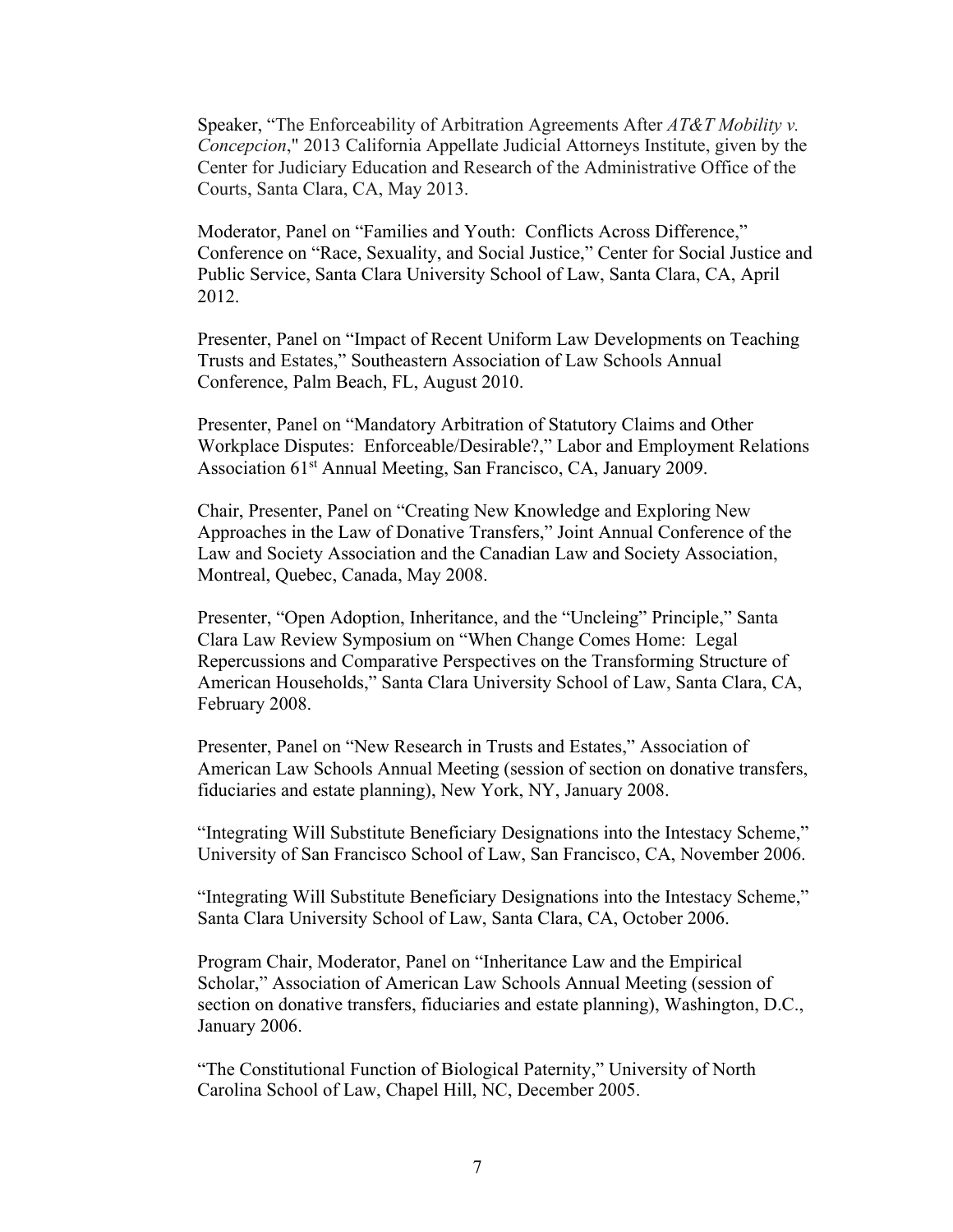Presenter, Panel on "Contemporary Perspectives on Fundamental Issues in Constitutional Law and Theory," Law and Society Association Annual Meeting, Las Vegas, NV, June 2005.

Speaker, "Lesbian, Gay, Bisexual, and Transgender Legal Representation and Domestic Partnerships," Santa Clara University School of Law, Santa Clara, CA, February 2004.

"Arbitration and the *Batson* Principle," Public Interest and Social Justice Workshop, Santa Clara University School of Law, Santa Clara, CA, December 2003.

Presenter, Conference on "Theory Meets Practice: A Conversation Between Practitioners Who Represent Lesbian and Gay Parents and Academics Who Write About Legal Issues Relevant to Their Work," American University Washington College of Law, Washington, D.C., October 2003.

Presenter, Panel on "Legal Regulation and Construction of the Parameters of Kinship Structures: New Critiques and New Approaches," Joint Annual Conference of the Law and Society Association and the Canadian Law and Society Association, Vancouver, British Columbia, Canada, May 2002.

"An Accrual/Multi-Factor Approach to Intestate Inheritance Rights for Unmarried Committed Partners," Bay Area Junior Law Faculty Workshop, Palo Alto, CA, February 2002.

Discussion Leader, Workshop on "Property, Wealth, and Inequality," Association of American Law Schools Annual Meeting, San Francisco, CA, January 2001.

Chair, Presenter, Panel on "Functional Families, Dysfunctional Law," Law and Society Association Annual Meeting, Miami, FL, May 2000.

Presenter, Panel on "Alternative Dispute Resolution in Probate Disputes," Association of American Law Schools Annual Meeting (joint session of sections on alternative dispute resolution and donative transfers, fiduciaries and estate planning), Washington, D.C., January 2000.

Presenter, Panel on "The Social Construction of Rights," Law and Society Association Annual Meeting, Chicago, IL, May 1999.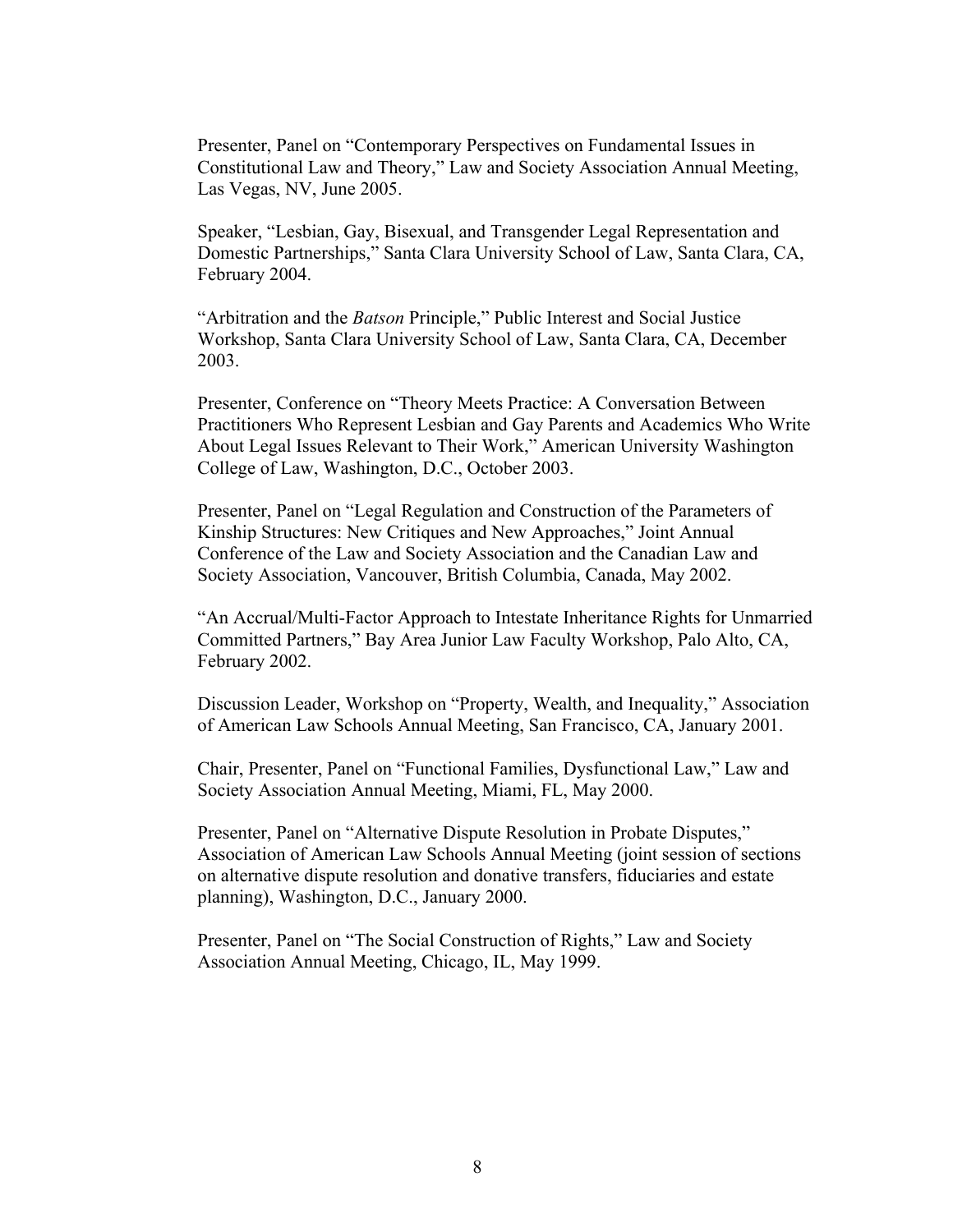### **LEGAL PRACTICE EXPERIENCE**:

Arbitrator serving on rosters of the American Arbitration Association (April 2011 to present) and the International Institute for Conflict Prevention  $\&$ Resolution (February 2021 to present)

Has served as the arbitrator in several dozen employment arbitrations raising a variety of claims, including wrongful termination; race, national origin, sex, pregnancy, age, and disability discrimination; sexual, racial, and disability-based harassment; failure to prevent customer harassment; failure to accommodate disability; failure to engage in the interactive process; retaliation; constructive termination; whistleblower harassment and retaliation; worker misclassification; incentive compensation and wage-hour issues; unfair competition; breach of contract; promissory estoppel; breach of covenant of good faith and fair dealing; defamation; fraud; intentional infliction of emotional distress; and personal injury, as well as a host of discovery-related issues.

Paul, Hastings, Janofsky & Walker, Atlanta, GA Employment Law Associate (May 1994 to June 1997)

> Represented private employers in various aspects of employment law, including race, national origin, sex, religion, age, and disability discrimination. Areas of emphasis included individual and class action employment and civil rights litigation, alternative dispute resolution (including participating in arbitration hearings, mediations, and settlement negotiations), OSHA issues, and Office of Federal Contract Compliance Programs debarment proceedings.

Covington & Burling, Washington, D.C.

Associate (Sept. 1992 to April 1994), Paralegal (July 1987 to July 1988)

Focused on various litigation matters including employment discrimination, civil rights, unfair competition, and class action securities litigation; also advised on a wide range of communications law matters.

Summer Associate Positions

| Morgan, Lewis & Bockius, Philadelphia, PA | Summer 1991 |
|-------------------------------------------|-------------|
| Williams & Connolly, Washington, D.C.     | Summer 1990 |
| Alston & Bird, Atlanta, GA                | Summer 1990 |
| Hoyle, Morris & Kerr, Philadelphia, PA    | Summer 1989 |